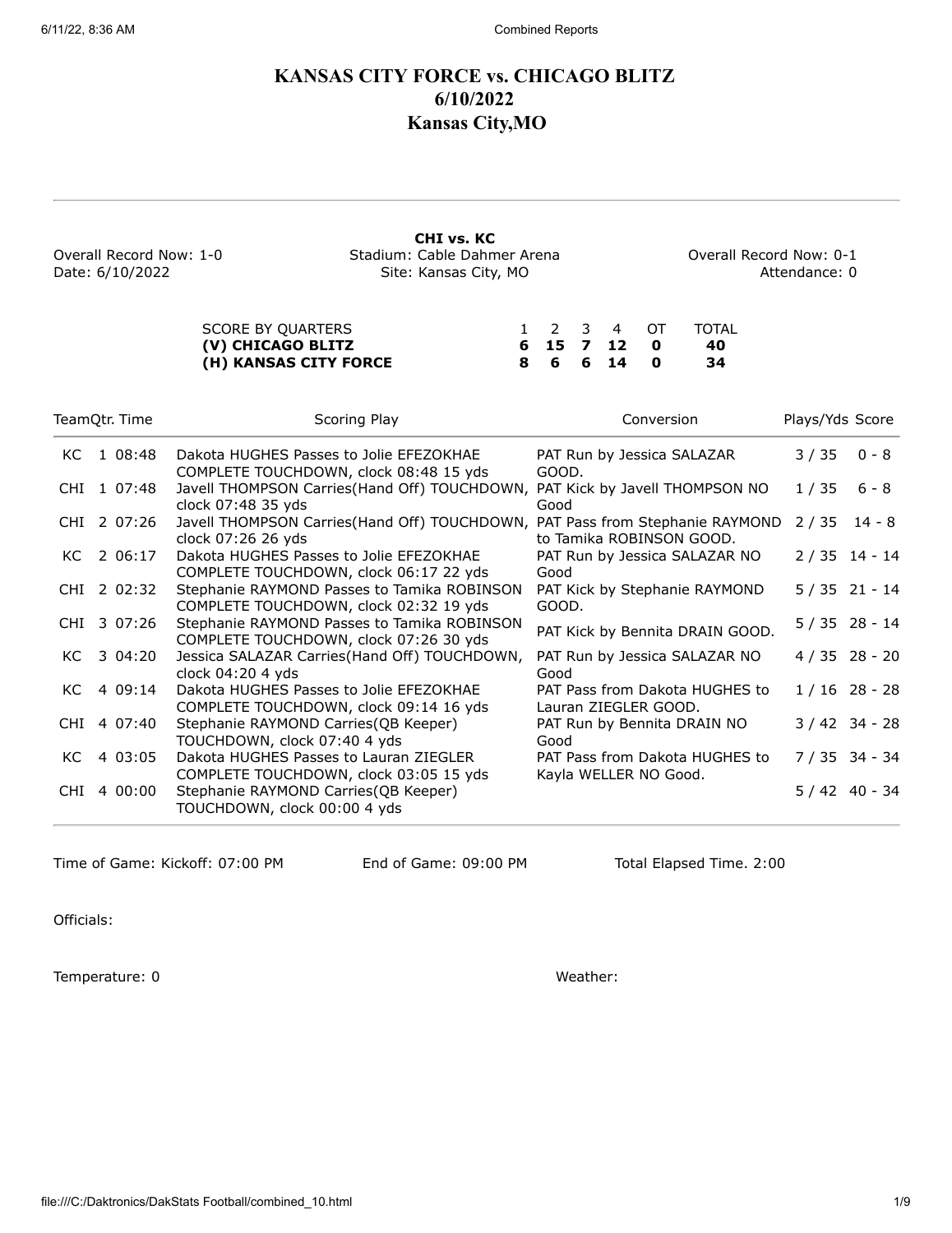| <b>Drive Started</b> |            |     | <b>Drive Ended</b>       | <b>Drive Consumed</b> |                     |                 |       |                 |                         |              |       |
|----------------------|------------|-----|--------------------------|-----------------------|---------------------|-----------------|-------|-----------------|-------------------------|--------------|-------|
|                      |            |     | ## Team Quarter Yd. Line | Time                  | <b>How Obtained</b> | Yd. Line Time   |       | <b>How Lost</b> | <b>Yards Plays Time</b> |              |       |
| 1                    | KC         | 1   | 15                       | 10:00                 | Kickoff             | Op <sub>0</sub> | 08:48 | Touchdown       | 35                      | 3            | 01:12 |
| 1                    | <b>CHI</b> |     | 15                       | 08:48                 | Kickoff             | Op 0            | 07:48 | Touchdown       | 35                      | 1            | 01:00 |
| 2                    | КC         |     | 15                       | 07:48                 | Kickoff             | Op 15           | 03:31 | Downs           | 20                      | 7            | 04:17 |
| 2                    | <b>CHI</b> | 1   | 15                       | 03:31                 | Downs               | 22              | 01:40 | Downs           | 7                       | 4            | 01:51 |
| 3                    | KC         | 1/2 | Op 22                    | 01:40                 | Downs               | Op 5            | 08:09 | Downs           | 17                      | 7            | 03:31 |
| 3                    | <b>CHI</b> | 2   | 15                       | 08:09                 | Downs               | Op <sub>0</sub> | 07:26 | Touchdown       | 35                      | 2            | 00:43 |
| 4                    | КC         | 2   | 15                       | 07:26                 | Kickoff             | Op 0            | 06:17 | Touchdown       | 35                      | 2            | 01:09 |
| 4                    | <b>CHI</b> | 2   | 15                       | 06:17                 | Kickoff             | Op 0            | 02:32 | Touchdown       | 35                      | 5            | 03:45 |
| 5                    | KC         | 2   | 15                       | 02:32                 | Kickoff             | 15              | 02:03 | Interception    | $\mathbf{0}$            | 1            | 00:29 |
| 5                    | <b>CHI</b> | 2   | 5                        | 02:03                 | Interception        | Op 14           | 00:00 | End Half        | 31                      | 8            | 02:03 |
| 6                    | <b>CHI</b> | 3   | 15                       | 10:00                 | Kickoff             | Op <sub>0</sub> | 07:26 | Touchdown       | 35                      | 5            | 02:34 |
| 6                    | KC         | 3   | 15                       | 07:26                 | Kickoff             | Op 0            | 04:20 | Touchdown       | 35                      | 4            | 03:06 |
|                      | <b>CHI</b> | 3   | 15                       | 04:20                 | Kickoff             | Op 18           | 00:00 | Interception    | 17                      | 7            | 04:20 |
|                      | КC         | 4   | Op 16                    | 10:00                 | Interception        | Op 0            | 09:14 | Touchdown       | 16                      | 1            | 00:46 |
| 8                    | <b>CHI</b> | 4   | Op 8                     | 09:14                 | Kickoff             | Op 0            | 07:40 | Touchdown       | 8                       | 3            | 01:34 |
| 9                    | <b>CHI</b> | 4   | 15                       | 03:05                 | Kickoff             | Op 14           | 02:02 | Downs           | 21                      | 6            | 01:03 |
| 8                    | КC         | 4   | 14                       | 02:02                 | Downs               | Op 22           | 01:00 | Interception    | 14                      | 5            | 01:02 |
| 10                   | <b>CHI</b> | 4   | 8                        | 01:00                 | Interception        | Op 0            | 00:00 | Touchdown       | 42                      | 5            | 01:00 |
| 9                    | КC         | 4   | 0                        | 1092:15               | Kickoff             | 0               | 00:00 | Unknown         | 0                       | $\mathbf{0}$ | 00:00 |

| <b>CHICAGO BLITZ</b>     | <b>First</b><br><b>Quarter</b> | Second<br><b>Quarter</b> | Third<br><b>Quarter</b> | Fourth<br><b>Quarter</b> | <b>First</b><br>Half | <b>Second</b><br>Half | Final   |
|--------------------------|--------------------------------|--------------------------|-------------------------|--------------------------|----------------------|-----------------------|---------|
| Time of Possession       | 02:51                          | 06:31                    | 06:54                   | 03:37                    | 09:22                | 10:31                 | 19:53   |
| Third-Down Conversions   | $0 - 1$                        | $1 - 2$                  | $2 - 3$                 | $0 - 1$                  | $1 - 3$              | $2 - 4$               | $3 - 7$ |
| Average Field Position   | 15                             | 11                       | 15                      | 12                       | 13                   | 13                    | 13      |
| Fourth-Down Conversions  | $0 - 1$                        | $0 - 0$                  | $0 - 0$                 | $0 - 1$                  | $0 - 1$              | $0 - 1$               | $0 - 2$ |
|                          |                                |                          |                         |                          |                      |                       |         |
| <b>KANSAS CITY FORCE</b> | First                          | Second                   | Third                   | Fourth                   | <b>First</b>         | Second                | Final   |
|                          | <b>Quarter</b>                 | <b>Quarter</b>           | <b>Quarter</b>          | <b>Quarter</b>           | Half                 | Half                  |         |
| Time of Possession       | 07:09                          | 03:29                    | 03:06                   | 01:48                    | 10:38                | 04:54                 | 15:32   |
| Third-Down Conversions   | $1 - 3$                        | $0 - 1$                  | $1 - 1$                 | $0 - 2$                  | $1 - 4$              | $1 - 3$               | $2 - 7$ |
| Average Field Position   | 19                             | 15                       | 15                      | 24                       | 17                   | 21                    | 18      |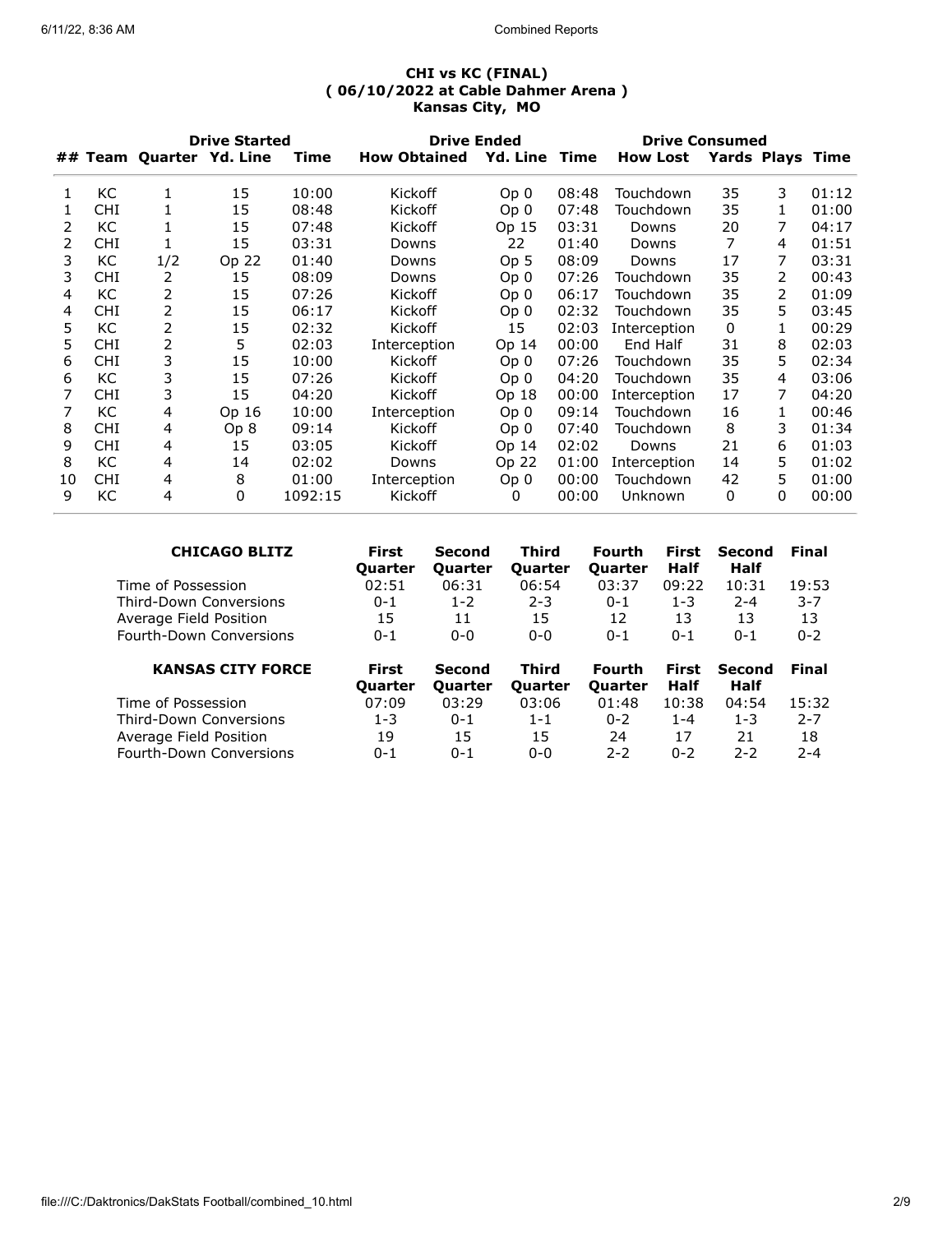| <b>TEAM</b>                          | <b>CHI</b>   | КC           |
|--------------------------------------|--------------|--------------|
|                                      | (VISITOR)    | (HOME)       |
| <b>First Downs</b>                   | 18           | 13           |
| --Rushing                            | 12           | 5            |
| --Passing                            | 6            | 7            |
| --Penalty                            | 0            | $\mathbf{1}$ |
| Rushing Attempts                     | 28           | 18           |
| Yards Gained Rushing                 | 225          | 97           |
| Yards Lost Rushing                   | 8            | 0            |
| <b>Net Yards Rushing</b>             | 217          | 97           |
| <b>Net Yards Passing</b>             | 108          | 105          |
| --Passes Attempted                   | 17           | 19           |
| --Passes Completed                   | 7            | 8            |
| --Had Intercepted                    | $\mathbf{1}$ | 2            |
| <b>Total Offensive Plays</b>         | 46           | 37           |
| <b>Total Net Yards</b>               | 325          | 202          |
| --Average Gain Per Play              | 7.1          | 5.5          |
| Fumbles: Number / Lost               | 0/0          | 0/0          |
| Penalties: Number / Yards            | 2/20         | 4/20         |
| Number of Punts / Yards              | 0/0          | 0/0          |
| --Average Per Punt                   | 0.0          | 0.0          |
| Punt Returns: Number / Yards         | 0/0          | 0/0          |
| Number of Kickoffs / Yards           | 6/210        | 5 / 175      |
| --Average Per Kick                   | 35.0         | 35.0         |
| --Touchbacks                         | 0            | 0            |
| Kickoff Returns: Number / Yards      | 0/0          | 0/0          |
| Interception Returns: Number / Yards | $1 / -43$    | 1/20         |
| Fumble Returns: Number / Yards       | 0/0          | 0/0          |
| Miscellaneous Yards                  | 0            | 0            |
| Possession Time                      | 19:53        | 15:32        |
| <b>Third Down Conversions</b>        | 3 of 7       | 2 of 7       |
| <b>Fourth Down Conversions</b>       | $0$ of $2$   | 2 of 4       |
| Redzone Conversions:                 | 3 of 6       | 3 of 5       |
| Redzone Touchdowns:                  | 3            | 3            |
| Redzone Field Goals Made:            | 0            | 0            |
| Sacks By: Number / Yards             | 0/0          | 1/7          |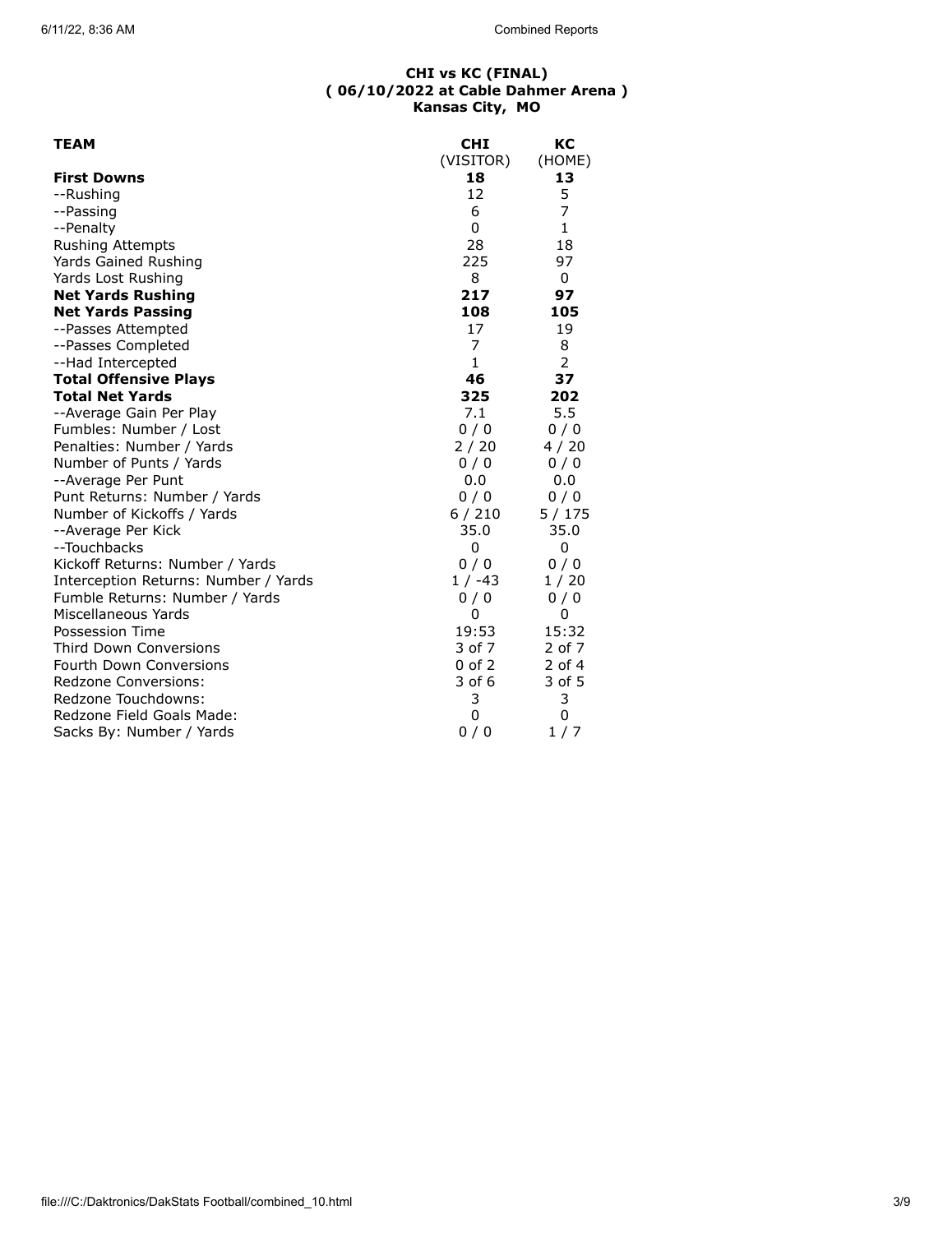## **CHICAGO BLITZ KANSAS CITY FORCE VISITOR HOME**

| No    | <b>Rushing</b>         |   | <b>Att Gain Lost Net TD Long</b> |          |        |               |     |
|-------|------------------------|---|----------------------------------|----------|--------|---------------|-----|
| 11    | Javell THOMPSON        |   | 12 108                           |          | 0108 2 |               | 35  |
| 2     | Stephanie RAYMOND      | q | 66                               | $\Omega$ | -66    | $\mathcal{L}$ | 17  |
| 33    | Bennita DRAIN          | 4 | 35                               |          | 8 27   | <sup>0</sup>  | 24  |
| 56    | Stephanie DANIELS      | 2 | 8                                | 0        | 8      | <sup>0</sup>  | - 5 |
| 7     | Kristin MORRISON-KAMPA | 1 | 8                                | U        | 8      | <sup>0</sup>  | 8   |
| Total |                        |   | 28 225                           |          | 8217   |               | 35  |

| <b>No</b>    | <b>Rushing</b>  |    |    |              |               |              | <b>Att Gain Lost Net TD Long</b> |
|--------------|-----------------|----|----|--------------|---------------|--------------|----------------------------------|
| 3            | Lindsey EZELL   | 3  | 43 |              | 0 43          | - 0          | 28                               |
| 39           | Jessica SALAZAR | 10 | 32 |              | 0.32          | -1           | -8                               |
| 7            | Lauran ZIEGLER  | 4  | 20 | 0            | 20            | 0            | 8                                |
| 15           | Jolie EFEZOKHAE |    |    | <sup>0</sup> | $\mathcal{P}$ | 0            | $\mathcal{P}$                    |
| <b>Total</b> |                 | 18 | 97 |              | 0. 97         | $\mathbf{1}$ | 28                               |

| <b>No</b> | Passing                |     |             |              |           |               | <b>Att Cmp Int Yds TD Long Sacks</b> |
|-----------|------------------------|-----|-------------|--------------|-----------|---------------|--------------------------------------|
| 2         | Stephanie RAYMOND 17 7 |     |             | 1 1 1 5 2    |           | 30            | 1                                    |
| Total     |                        | 17  | $7^{\circ}$ | 1 1 1 5 2    |           | 30            | 1                                    |
| No        | <b>Pass Receiving</b>  |     |             |              | No Yds TD |               | Long                                 |
| 1         | Tamika ROBINSON        |     |             | 4            | 75        | 2             | 30                                   |
| 3         | Labrenthia MURDOCK     |     |             | 1            | 23        | 0             | 23                                   |
| 8         | <b>Brittany ALBER</b>  |     |             | $\mathbf{1}$ | $13 -$    | 0             | 13                                   |
| 33        | Bennita DRAIN          |     |             | 1            | 4         | 0             | $\overline{a}$                       |
| Total     |                        |     |             | $7^{\circ}$  | 115       | $\mathcal{P}$ | 30                                   |
| No        | Punting<br>No          | Yds |             | TB.<br>Avg   |           | I20           | Lona                                 |

**Total** 0 0 0.0 0 0 0

**No Returns\* No Yds LP No YdLP No Yds LP**

3 Labrenthia MURDOCK 0 0 0 0 0 0 1 -43 1

**Total** 0 0 0 0 0 0 1 -43 1

**Punt Kickoff Int.Pass**

| No           | Passing               |    |   |           |                 |      | <b>Att Cmp Int Yds TD Long Sacks</b> |
|--------------|-----------------------|----|---|-----------|-----------------|------|--------------------------------------|
| 18           | Dakota HUGHES 19      |    | 8 | 2 1 0 5 4 |                 | 22   | O                                    |
| Total        |                       | 19 | 8 | 2 1 0 5 4 |                 | $22$ | O                                    |
| No           | <b>Pass Receiving</b> |    |   |           | No Yds TD       |      | Lona                                 |
| 15           | Jolie EFEZOKHAE       |    |   | 4         | 68              | 3    | 22                                   |
| 39           | Jessica SALAZAR       |    |   | 3         | 22 <sub>1</sub> | 0    | 14                                   |
| 7            | Lauran ZIEGLER        |    |   | 1         | 15              | 1    | <sup>0</sup>                         |
| <b>Total</b> |                       |    |   | 8         | 105             | 4    | 22                                   |

| <b>No</b> | <b>Punting</b> |    |              |   |   | No Yds Avg TB I20 Long |
|-----------|----------------|----|--------------|---|---|------------------------|
| Total     |                | n. | $0\quad 0.0$ | 0 | O |                        |

|       | No Returns* | Punt Kickoff Int. Pass<br>No Yds LP No Yd LP No Yds LP |  |  |  |  |
|-------|-------------|--------------------------------------------------------|--|--|--|--|
|       |             |                                                        |  |  |  |  |
| Total |             | 0 0 0 0 0 0 1 20 20                                    |  |  |  |  |

|              | <b>No</b> Field Goals | <b>Distance</b> | Result              |  |                |     |
|--------------|-----------------------|-----------------|---------------------|--|----------------|-----|
| <b>No</b>    | <b>Kickoffs</b>       |                 | No Yds Avg TB FC OB |  |                |     |
| 0            | <b>TEAM</b>           |                 | 5 175 35.0 0 5      |  |                | - 0 |
| <b>Total</b> |                       |                 | 5 175 35.0          |  | 0 <sub>5</sub> | n   |
|              |                       |                 |                     |  |                |     |

\*Fumble Returns Listed on Defensive Statistics Chart.

|              | <b>No</b> Field Goals |  | <b>Distance</b>     |            | Result |  | <b>No</b> Field Goals |                         |          | <b>Distance</b> |                     | Result |  |  |
|--------------|-----------------------|--|---------------------|------------|--------|--|-----------------------|-------------------------|----------|-----------------|---------------------|--------|--|--|
| <b>No</b>    | Kickoffs              |  | No Yds Avg TB FC OB |            |        |  |                       | <b>No</b>               | Kickoffs |                 | No Yds Avg TB FC OB |        |  |  |
| $\mathbf 0$  | TEAM                  |  | 6 210 35.0 0 6 0    |            |        |  |                       | $\overline{\mathbf{0}}$ | TEAM     |                 | 5 175 35.0 0 5 0    |        |  |  |
| <b>Total</b> |                       |  | 6 210               | 35.0 0 6 0 |        |  |                       | Total                   |          |                 | 5 175 35.0 0 5 0    |        |  |  |
|              |                       |  |                     |            |        |  |                       |                         |          |                 |                     |        |  |  |

**No All-Purpose Run Rcv KR PR IR Total No All-Purpose Run Rcv KR PR IR Total**

file:///C:/Daktronics/DakStats Football/combined\_10.html 4/9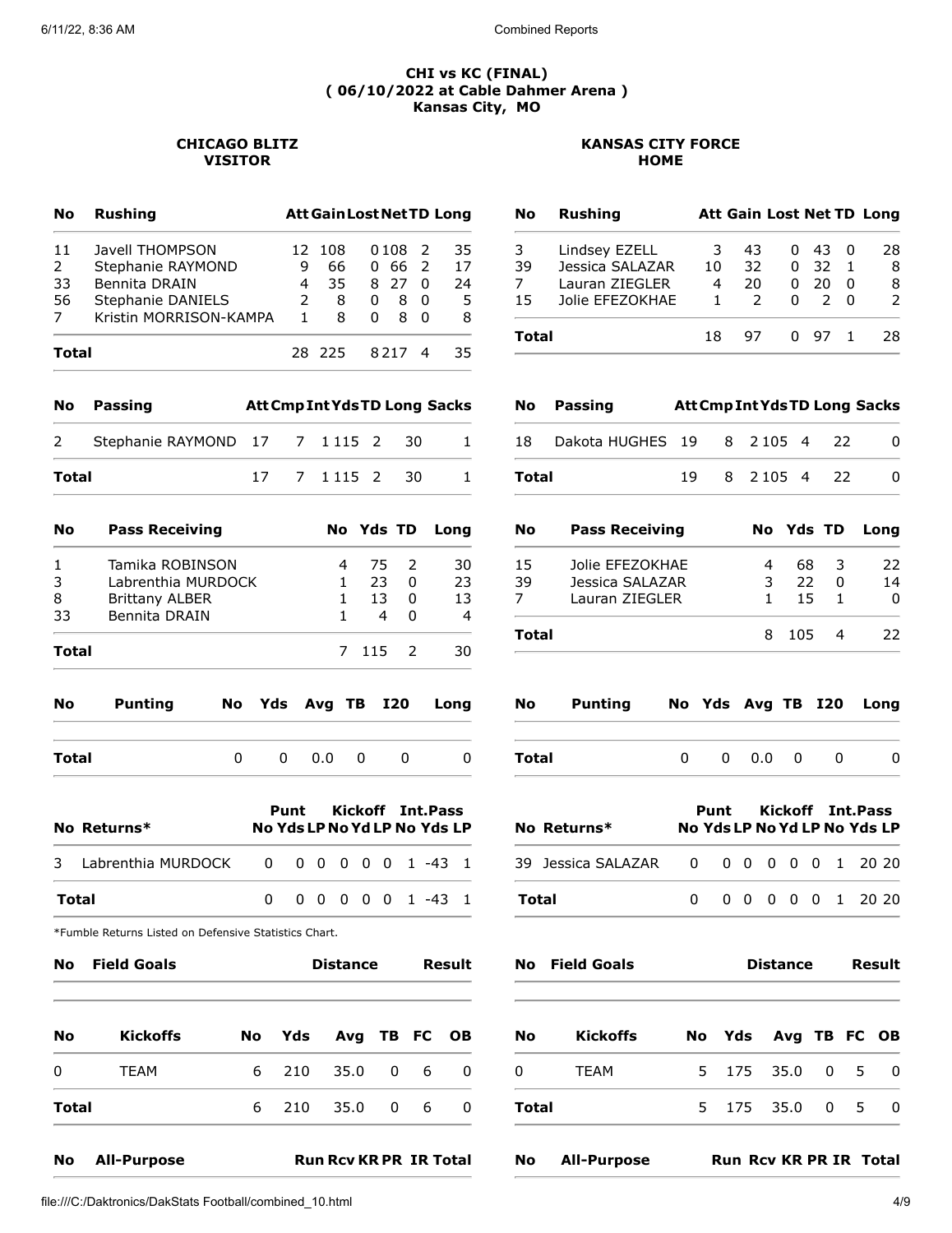| Total |                        | 217 115 |              |   |   | በ -43 | 289 |
|-------|------------------------|---------|--------------|---|---|-------|-----|
| 3     | Labrenthia MURDOCK     |         | 23           | n |   | በ -43 | -20 |
|       | Kristin MORRISON-KAMPA | 8       | O            | O | O | O     | 8   |
| 56    | Stephanie DANIELS      | 8       | 0            | O | ŋ | U     | 8   |
| 8     | <b>Brittany ALBER</b>  | 0       | 13           | O | O | O     | 13  |
| 33    | Bennita DRAIN          | 27      | 4            | n | ŋ | n     | 31  |
| 2     | Stephanie RAYMOND      | 66      | $\mathbf{0}$ |   | O | O     | 66  |
| 1     | Tamika ROBINSON        | O       | 75           |   |   |       | 75  |
| 11    | Javell THOMPSON        | 108     | 0            |   |   | O     | 108 |

## 6/11/22, 8:36 AM Combined Reports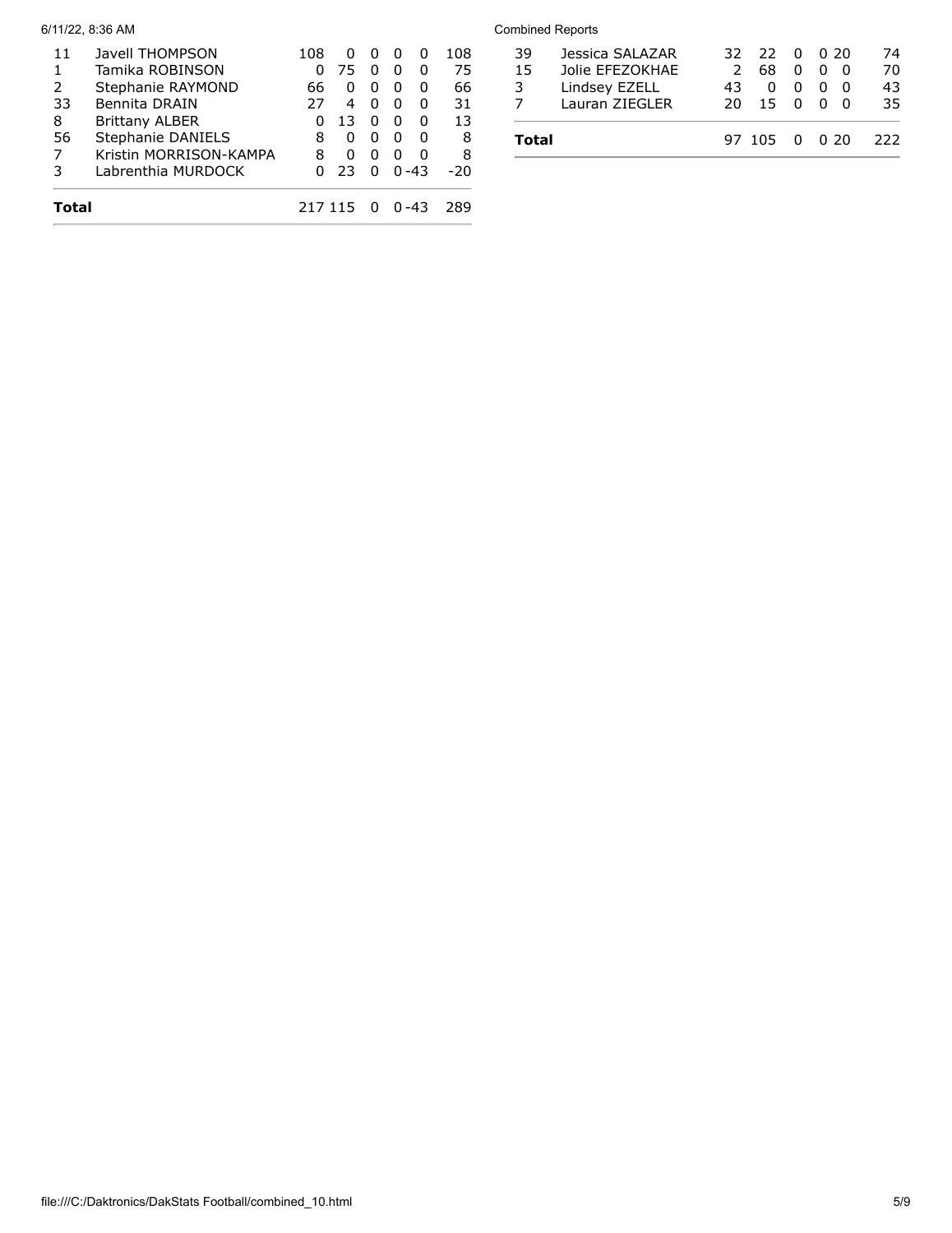$\overline{a}$ 

 $\mathcal{L}$ 

J.

### **CHI vs KC (FINAL) ( 06/10/2022 at Cable Dahmer Arena ) Kansas City, MO**

# **---- KANSAS CITY FORCE**

|       | <b>No</b> Player Name |    |              | Solo Ast Total | Sacks/Yds | <b>TFL/Yds</b> | <b>FR/Yds</b> | Int/Yds | BrUp Other |
|-------|-----------------------|----|--------------|----------------|-----------|----------------|---------------|---------|------------|
| 39    | SALAZAR, Jessica      |    | 5            | 8              |           | 1.0/8.0        |               | 1/20    |            |
| 15    | EFEZOKHAE, Jolie      | 5  |              | 6              |           |                | -             |         |            |
| 33    | GREEN, ZZ             | 2  | 4            | 6              |           |                |               |         |            |
| 99    | VALDEZ, Merica        | 2  | 3            | 5              | 0.5/3.5   | 0.5/3.5        |               |         |            |
| 51    | BERTRAND, Authum      | 3  |              | 4              |           |                |               |         |            |
| 88    | BLACKLOCK, Rachel     | 0  | 4            | 4              | 0.5/3.5   | 0.5/3.5        |               |         |            |
| 23    | JONES, Evan           |    | 2            |                |           |                |               |         |            |
| 44    | FRANCIS, Nina         |    | $\Omega$     |                |           |                |               |         |            |
| 8     | STANLEY, Calli        |    |              |                |           |                |               |         |            |
| 3     | EZELL, Lindsey        |    | $\mathbf{0}$ |                |           |                |               |         |            |
|       | ZIEGLER, Lauran       |    | $\mathbf{0}$ |                |           |                |               |         |            |
| 71    | MELLBERG, Austina     | 0  | $\mathbf{1}$ |                |           |                |               |         |            |
| Total |                       | 21 | 22           | 43             | 1.0/7.0   | 2.0/15.0       | 0/0           | 1/20    |            |

| No    | <b>CHICAGO BLITZ</b><br><b>Player Name</b> |          |               |                      |                | Solo Ast Total | Sacks/Yds      | TFL/Yds FR/Yds Int/Yds BrUp Other |     |                          |   |  |
|-------|--------------------------------------------|----------|---------------|----------------------|----------------|----------------|----------------|-----------------------------------|-----|--------------------------|---|--|
| 7     | MORRISON-KAMPA, Kristin                    |          |               |                      |                | 8              |                |                                   |     |                          |   |  |
| 56    | DANIELS, Stephanie                         |          |               | 3                    | $\overline{2}$ | 5              |                |                                   |     |                          |   |  |
| 15    | VANDERHEYDEN, Emma                         |          |               |                      |                | 4              |                |                                   |     |                          |   |  |
| 39    | ZANGL, Kiersten                            |          |               |                      |                | 3              |                |                                   |     | $\overline{\phantom{a}}$ |   |  |
| 99    | HIGHTOWER, Deanna                          |          |               |                      |                | 2              |                |                                   |     | $\overline{\phantom{a}}$ | - |  |
| 2     | RAYMOND, Stephanie                         |          |               |                      | 0              |                |                |                                   |     |                          |   |  |
| 1     | ROBINSON, Tamika                           |          |               |                      | 0              |                |                |                                   |     |                          |   |  |
| 23    | AUSTIN, Jade                               |          |               | $\Omega$             |                |                |                |                                   |     |                          |   |  |
| 44    | CRITTINGTON, Zee                           |          |               | 0                    |                |                |                |                                   |     |                          |   |  |
| 3     | MURDOCK, Labrenthia                        |          |               | 0                    | $\mathbf{0}$   | 0              |                |                                   |     | 1/1                      |   |  |
| Total |                                            |          |               | 18                   | 8              | 26             | 0.0/0.0        | 0.0/0.0                           | 0/0 | 1/1                      |   |  |
|       | Legend: Solo-<br>Ast-                      |          |               | <b>Total- Sacks-</b> |                | TFL-           | FR-            | Int-                              |     | <b>BrUp- Other-</b>      |   |  |
|       | Unassisted                                 | Assisted | Total         | Quarterback          |                |                | Tackles Fumble | Pass                              |     | Passes FF=Forced fumble  |   |  |
|       | <b>Tackles</b>                             | Tackles  | Tackles Sacks |                      |                | For            |                | Recoveries Interceptions          |     | Broken BP=Blocked punt   |   |  |
|       |                                            |          |               |                      |                | Loss           | Returned       |                                   | Up  | BF=Blocked field goal    |   |  |

BX=Blocked extra point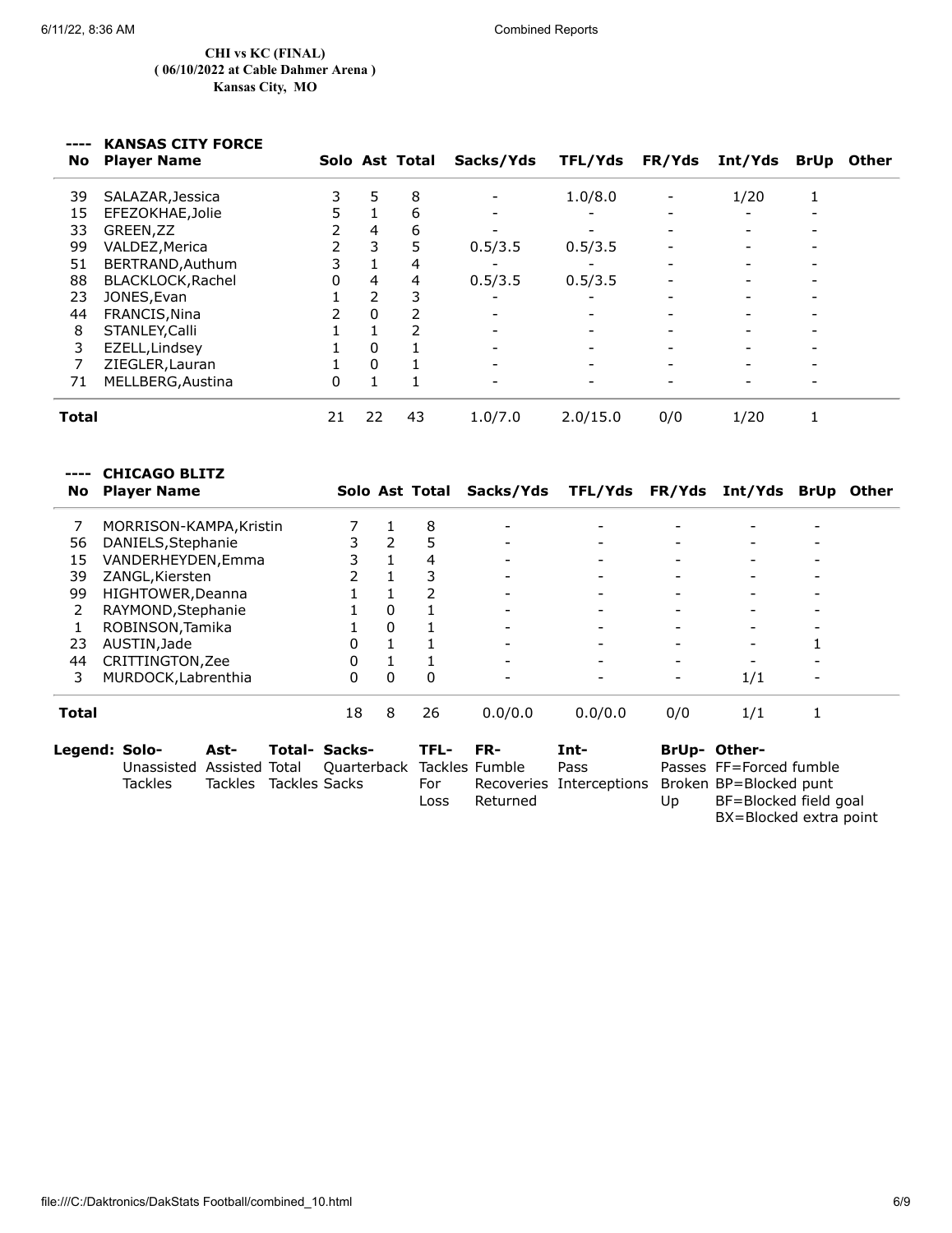| <b>CHICAGO BLITZ</b> |                      |          |               | <b>KANSAS CITY FORCE</b> |                      |               |    |  |
|----------------------|----------------------|----------|---------------|--------------------------|----------------------|---------------|----|--|
| <b>DOWN</b>          | <b>RUSHPASSTOTAL</b> |          |               | <b>DOWN</b>              | <b>RUSHPASSTOTAL</b> |               |    |  |
| 1st Down             | - 18                 | 4        | 22            | 1st Down                 |                      | 10.           | 17 |  |
| 2nd Down - Short 2   |                      | $\Omega$ | $\mathcal{P}$ | 2nd Down - Short 1       |                      |               |    |  |
| 2nd Down - Medium3   |                      | 3        | 6             | 2nd Down - Medium0       |                      | $\mathcal{L}$ |    |  |
| 2nd Down - Long 2    |                      | 5        |               | 2nd Down - Long 3        |                      | $\mathcal{P}$ | 5  |  |
| 3rd Down - Short 1   |                      | $\Omega$ |               | 3rd Down - Short 1       |                      |               |    |  |
| 3rd Down - Medium 2  |                      |          | 3             | 3rd Down - Medium 1      |                      | 0             |    |  |
| 3rd Down - Long      | 0                    | 3        | 3             | 3rd Down - Long 3        |                      |               | 4  |  |
| 4th Down             |                      |          |               | 4th Down                 |                      |               | 4  |  |

# **1st Down Rush (18 plays)**

## **CHICAGO BLITZ**

|                |                | 1st Down Rush (18 plays)                          |     |                |                          | 1st Down Pass (4 plays) |              |          |                                      |                               |                          |                          |
|----------------|----------------|---------------------------------------------------|-----|----------------|--------------------------|-------------------------|--------------|----------|--------------------------------------|-------------------------------|--------------------------|--------------------------|
|                |                | Qtr Clock Down Ball On Action Yards Result        |     |                |                          |                         |              |          | <b>Qtr Clock Down Ball On Action</b> |                               |                          | <b>Yards Result</b>      |
| $\mathbf{1}$   | $10:00$ $1-10$ | CHI 15 #11                                        |     | 35             | TD                       | $\mathcal{P}$           | $02:03$ 1-10 |          | CHI <sub>5</sub>                     | #2 to $#1$                    | 15                       | FD.                      |
| 1              | $03:31$ 1-10   | CHI 15                                            | #2  | 7              | $\overline{\phantom{a}}$ | $\overline{2}$          | $02:03$ 1-9  |          | KC 9                                 | #2 to $#3$                    | $\overline{\phantom{a}}$ | $\overline{\phantom{a}}$ |
| $\overline{2}$ | $08:09$ 1-10   | <b>CHI 15</b>                                     | #11 | 9              | $\overline{\phantom{a}}$ | 3                       | 04:20 1-10   |          | <b>CHI 15</b>                        | #2 to $#1$                    | 11                       | FD.                      |
| $\overline{2}$ | $06:17$ 1-10   | <b>CHI 15</b>                                     | #11 | 6              | -                        | 3                       | 04:20 1-10   |          | KC 12                                | #2 to #33                     | 4                        | $\overline{\phantom{a}}$ |
| $\overline{2}$ | $06:17$ 1-10   | <b>KC 20</b>                                      | #11 | $\overline{2}$ | $\overline{\phantom{a}}$ |                         |              |          |                                      |                               |                          |                          |
| $\overline{2}$ | $02:03$ 1-10   | <b>CHI 20</b>                                     | #56 | 3              | $\overline{\phantom{a}}$ |                         |              |          |                                      |                               |                          |                          |
| $\overline{2}$ | $02:03$ 1-10   | <b>KC 19</b>                                      | #2  | <b>SACK</b>    | $\overline{\phantom{a}}$ |                         |              |          |                                      |                               |                          |                          |
| 3              | $10:00$ 1-10   | <b>CHI 15</b>                                     | #7  | 8              | $\overline{\phantom{0}}$ |                         |              |          |                                      |                               |                          |                          |
| $\overline{3}$ | $10:00$ $1-10$ | <b>KC 22</b>                                      | #33 | -8             | -                        |                         |              |          |                                      |                               |                          |                          |
| 3              | $04:20$ 1-10   | <b>KC 24</b>                                      | #33 | $\overline{7}$ | $\overline{\phantom{a}}$ |                         |              |          |                                      |                               |                          |                          |
| 4              | $09:14$ 1-10   | <b>CHI 15</b>                                     | #33 | 24             | FD.                      |                         |              |          |                                      |                               |                          |                          |
| $\overline{4}$ | $09:14$ 1-10   | <b>KC 18</b>                                      | #2  | 14             | <b>FD</b>                |                         |              |          |                                      |                               |                          |                          |
| 4              | 09:14 1-4      | KC <sub>4</sub>                                   | #2  | 4              | TD                       |                         |              |          |                                      |                               |                          |                          |
| $\overline{4}$ | $03:05$ 1-10   | <b>CHI 15</b>                                     | #2  | 4              | $\overline{\phantom{a}}$ |                         |              |          |                                      |                               |                          |                          |
| 4              | $03:05$ 1-10   | <b>KC 23</b>                                      | #11 | 4              | $\overline{\phantom{a}}$ |                         |              |          |                                      |                               |                          |                          |
| 4              | $01:00$ 1-10   | CHI <sub>8</sub>                                  | #11 | 5              | $\overline{\phantom{a}}$ |                         |              |          |                                      |                               |                          |                          |
| 4              | $01:00$ 1-10   | <b>CHI 20</b>                                     | #2  | 3              | $\overline{\phantom{a}}$ |                         |              |          |                                      |                               |                          |                          |
| 4              | $01:00$ 1-4    | KC <sub>4</sub>                                   | #2  | 4              | TD                       |                         |              |          |                                      |                               |                          |                          |
|                |                |                                                   |     |                |                          |                         |              |          |                                      |                               |                          |                          |
|                |                | 2nd Down Short Rush (2 plays)                     |     |                |                          |                         |              |          |                                      | 2nd Down Short Pass (0 plays) |                          |                          |
|                |                | <b>Qtr Clock Down Ball On Action Yards Result</b> |     |                |                          |                         |              | No Plays |                                      |                               |                          |                          |

#### No Plays

| <b>Otr Clock Down Ball On Action Yards Result</b> |  |  |  |                          |  |  |  |  |  |  |  |
|---------------------------------------------------|--|--|--|--------------------------|--|--|--|--|--|--|--|
| 2nd Down Medium Rush (3 plays)                    |  |  |  |                          |  |  |  |  |  |  |  |
| 3 10:00 2-2 CHI 23 $\#11$                         |  |  |  | $\overline{\phantom{0}}$ |  |  |  |  |  |  |  |

2 08:09 2-1 CHI 24 #11 26 TD

|  |  | <b>ULI CIUCK DOWII DAII UII ACLIUII TATUS RESUI</b> |  |
|--|--|-----------------------------------------------------|--|
|  |  | 2 06:17 2-4 CHI 21 #2 9 FD                          |  |
|  |  | 4 03:05 2-6 CHI 19 #11 8 FD                         |  |
|  |  | 4 01:00 2-5 CHI 13 #11 7 FD                         |  |

# **2nd Down Long Rush (2 plays)**

|  | Otr Clock Down Ball On Action Yards Result |          |                        |
|--|--------------------------------------------|----------|------------------------|
|  | 2 06:17 2-8 KC 18 #2                       | $\sim$ 4 | $\sim$ 100 $-$ 100 $-$ |
|  | 2  02:03 2-17 CHI 24 #2                    | 17 FD    |                        |

# **2nd Down Medium Pass (3 plays)**

|  |  | <b>Otr Clock Down Ball On Action Yards Result</b> |        |     |
|--|--|---------------------------------------------------|--------|-----|
|  |  | 1 03:31 2-3 CHI 22 $\#2$ to $\#1$ -               |        | $-$ |
|  |  | 3 04:20 2-3 KC 17 $\#$ 2 to $\#$ 81               | $\sim$ | -   |
|  |  | 4 03:05 2-6 KC 19 $\#$ 2 to $\#$ 8                |        | -   |

# **2nd Down Long Pass (5 plays)**

|  |  | Qtr Clock Down Ball On Action Yards Result                  |               |   |
|--|--|-------------------------------------------------------------|---------------|---|
|  |  | 2      02:03  2-12    CHI  18   #2 to #8       13        FD |               |   |
|  |  | 2      02:03  2-9       KC 9       #2 to #3                 | $\sim$ $\sim$ | - |

file:///C:/Daktronics/DakStats Football/combined\_10.html 7/9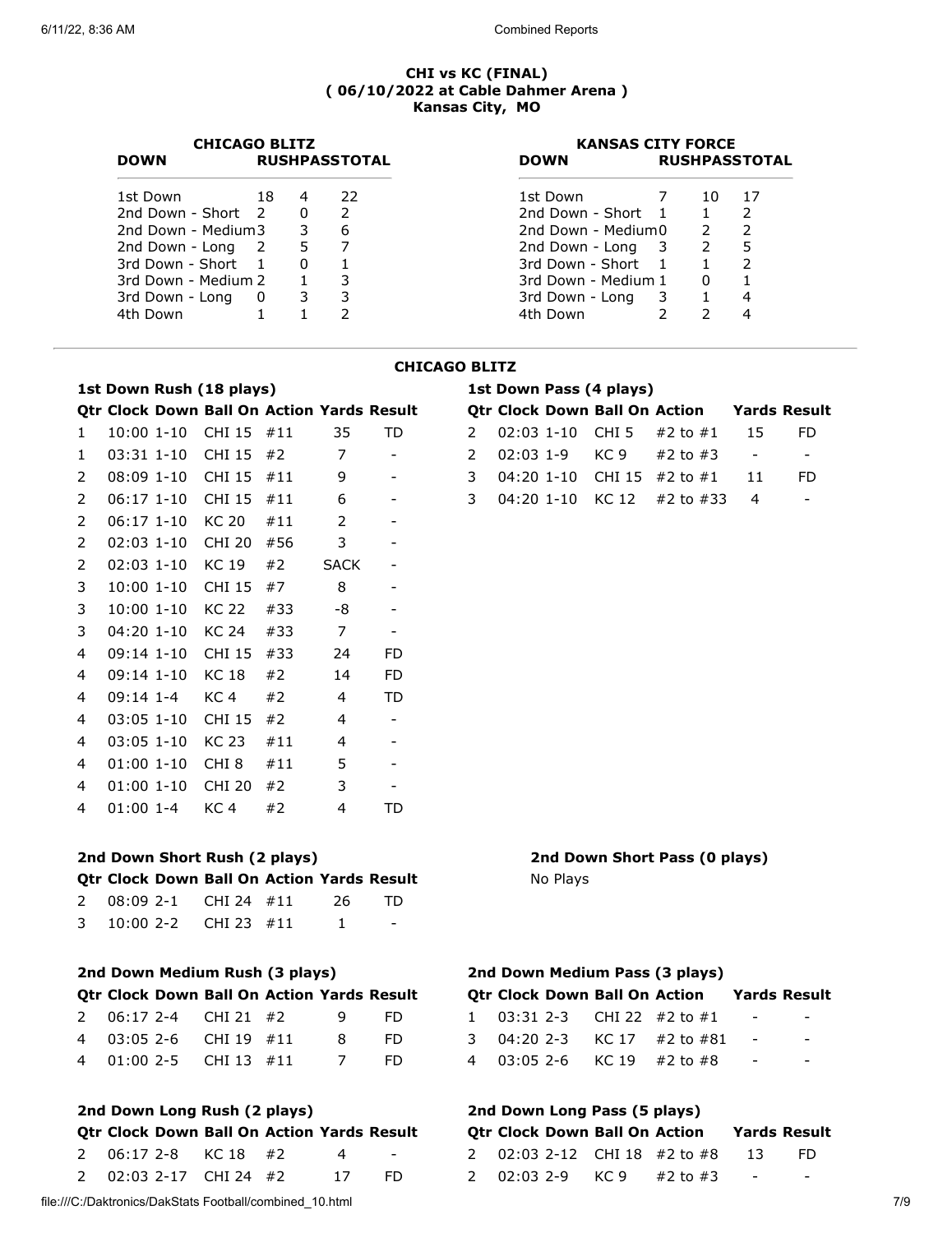## 6/11/22, 8:36 AM Combined Reports

| 3       04:20  2-16     KC 18      #2 to #81       -           -               - |  |  |
|----------------------------------------------------------------------------------|--|--|
|                                                                                  |  |  |

## **Third - Down Conversion: 3-7 42.9%**

|   |                                           |          | 3rd Down Short Rush (1 play)                      |     |   |     | 3rd Down Short Pass (0 plays) |             |          |                                      |                                    |              |                     |
|---|-------------------------------------------|----------|---------------------------------------------------|-----|---|-----|-------------------------------|-------------|----------|--------------------------------------|------------------------------------|--------------|---------------------|
|   |                                           |          | <b>Qtr Clock Down Ball On Action Yards Result</b> |     |   |     |                               |             | No Plays |                                      |                                    |              |                     |
| 3 | $10:00$ 3-1                               |          | CHI 24 #33                                        |     | 4 | FD. |                               |             |          |                                      |                                    |              |                     |
|   |                                           |          | 3rd Down Medium Rush (2 plays)                    |     |   |     |                               |             |          |                                      | 3rd Down Medium Pass (1 play)      |              |                     |
|   |                                           |          | <b>Qtr Clock Down Ball On Action Yards Result</b> |     |   |     |                               |             |          |                                      | Qtr Clock Down Ball On Action      | Yards Result |                     |
| 1 | $03:31$ 3-3                               |          | CHI 22                                            | #11 | 0 |     | 4                             | $03:05$ 3-6 |          | KC 19                                | #2 to #56                          |              |                     |
| 3 |                                           |          | 04:20 3-3 KC 17                                   | #56 | 5 | FD. |                               |             |          |                                      |                                    |              |                     |
|   | 3rd Down Long Rush (0 plays)              |          |                                                   |     |   |     |                               |             |          | 3rd Down Long Pass (3 plays)         |                                    |              |                     |
|   |                                           | No Plays |                                                   |     |   |     |                               |             |          | <b>Qtr Clock Down Ball On Action</b> |                                    |              | <b>Yards Result</b> |
|   |                                           |          |                                                   |     |   |     | $\mathcal{P}$                 | $06:17$ 3-9 |          | KC 19                                | #2 to $#1$                         | 19           | TD                  |
|   |                                           |          |                                                   |     |   |     | $\mathcal{P}$                 |             |          | 00:00 3-14 KC 14                     | #2 to $#1$                         |              |                     |
|   |                                           |          |                                                   |     |   |     | 3                             |             |          |                                      | 04:20 3-16 KC 18 $\#$ 2 to $\#$ 81 | INT          |                     |
|   | <b>Fourth - Down Conversion: 0-2 0.0%</b> |          |                                                   |     |   |     |                               |             |          |                                      |                                    |              |                     |
|   |                                           |          | 4th Down Rush (1 play)                            |     |   |     |                               |             |          | 4th Down Pass (1 play)               |                                    |              |                     |
|   |                                           |          |                                                   |     |   |     |                               |             |          |                                      |                                    |              |                     |

| Qtr Clock Down Ball On Action Yards Result |  |      | <b>Otr Clock Down Ball On Action</b>   |  | <b>Yards Result</b> |  |
|--------------------------------------------|--|------|----------------------------------------|--|---------------------|--|
| 4 02:02 4-6 KC 19 #11                      |  | $ -$ | 1 01:40 4-3 CHI 22 $\#$ 2 to $\#$ 81 - |  |                     |  |

### **KANSAS CITY FORCE**

| 1st Down Rush (7 plays) |                                |  |                                                   |     |    |                              |               | 1st Down Pass (10 plays)                                    |  |                                      |            |                          |                          |  |  |
|-------------------------|--------------------------------|--|---------------------------------------------------|-----|----|------------------------------|---------------|-------------------------------------------------------------|--|--------------------------------------|------------|--------------------------|--------------------------|--|--|
|                         |                                |  | <b>Otr Clock Down Ball On Action Yards Result</b> |     |    |                              |               |                                                             |  | <b>Otr Clock Down Ball On Action</b> |            |                          | <b>Yards Result</b>      |  |  |
| $\mathbf{1}$            | $10:00$ $1-10$                 |  | CHI 21                                            | #39 | 6  |                              | $\mathbf{1}$  | $10:00$ $1-10$                                              |  | KC 15                                | #18 to #39 | 14                       | FD.                      |  |  |
| $\mathbf{1}$            | $01:40$ 1-10                   |  | <b>CHI 22</b>                                     | #39 | 8  | -                            | 1.            | $07:48$ 1-10                                                |  | KC 15                                | #18 to #3  | $\overline{\phantom{a}}$ |                          |  |  |
| 1                       | $00:001-10$                    |  | <b>CHI 11</b>                                     | #7  | 3  | $\qquad \qquad \blacksquare$ | $\mathbf{1}$  | $07:48$ 1-10                                                |  | <b>CHI 19</b>                        | #18 to #39 | 2                        | $\overline{\phantom{a}}$ |  |  |
| 2                       | $07:26$ 1-10                   |  | KC 15                                             | #3  | 13 | FD.                          | $\mathcal{P}$ | $07:26$ 1-10                                                |  | <b>CHI 22</b>                        | #18 to #15 | 22                       | TD                       |  |  |
| 3                       | $07:26$ 1-10                   |  | <b>KC 15</b>                                      | #3  | 28 | FD.                          | $\mathcal{P}$ | $02:32$ 1-10                                                |  | <b>KC 15</b>                         | #18 to #3  | <b>INT</b>               | $\overline{\phantom{a}}$ |  |  |
| 3                       | $07:26$ 1-7                    |  | CHI <sub>7</sub>                                  | #7  | 3  | $\overline{\phantom{a}}$     | 4             | $10:00$ $1-10$                                              |  | <b>CHI 16</b>                        | #18 to #15 | 16                       | TD                       |  |  |
| 4                       | $02:02$ 1-10                   |  | <b>KC 14</b>                                      | #7  | 8  | $\overline{\phantom{a}}$     | 4             | $07:40$ 1-10                                                |  | KC 15                                | #18 to #7  | $\overline{\phantom{a}}$ | $\overline{\phantom{a}}$ |  |  |
|                         |                                |  |                                                   |     |    |                              | 4             | $07:40$ 1-10                                                |  | KC 25                                | #18 to #15 | 15                       | FD.                      |  |  |
|                         |                                |  |                                                   |     |    |                              | 4             | $07:40$ 1-10                                                |  | <b>CHI 10</b>                        | #18 to #13 | $\overline{\phantom{a}}$ | $\overline{\phantom{a}}$ |  |  |
|                         |                                |  |                                                   |     |    |                              | 4             | $02:02$ 1-10                                                |  | <b>CHI 22</b>                        | #18 to #7  | INT                      | $\overline{\phantom{a}}$ |  |  |
|                         |                                |  | 2nd Down Short Rush (1 play)                      |     |    |                              |               | 2nd Down Short Pass (1 play)                                |  |                                      |            |                          |                          |  |  |
|                         |                                |  | <b>Qtr Clock Down Ball On Action Yards Result</b> |     |    |                              |               |                                                             |  | <b>Qtr Clock Down Ball On Action</b> |            | <b>Yards Result</b>      |                          |  |  |
| 1.                      | $01:402--2$                    |  | CHI 14 #39                                        |     | 1  |                              | 4             | $02:02.2-2$                                                 |  | <b>KC 22</b>                         | #18 to #3  |                          |                          |  |  |
|                         | 2nd Down Medium Rush (0 plays) |  |                                                   |     |    |                              |               | 2nd Down Medium Pass (2 plays)                              |  |                                      |            |                          |                          |  |  |
| No Plays                |                                |  |                                                   |     |    |                              |               | <b>Otr Clock Down Ball On Action</b><br><b>Yards Result</b> |  |                                      |            |                          |                          |  |  |

|  |  |                                     |  | <b>Otr Clock Down Ball On Action Stards Result</b> |
|--|--|-------------------------------------|--|----------------------------------------------------|
|  |  | 1 10:00 2-4 CHI 15 #18 to #15 15 TD |  |                                                    |
|  |  | 3 07:26 2-4 CHI4 #18 to #15 -       |  | $\overline{\phantom{a}}$                           |

# **2nd Down Long Rush (3 plays) 2nd Down Long Pass (2 plays)**